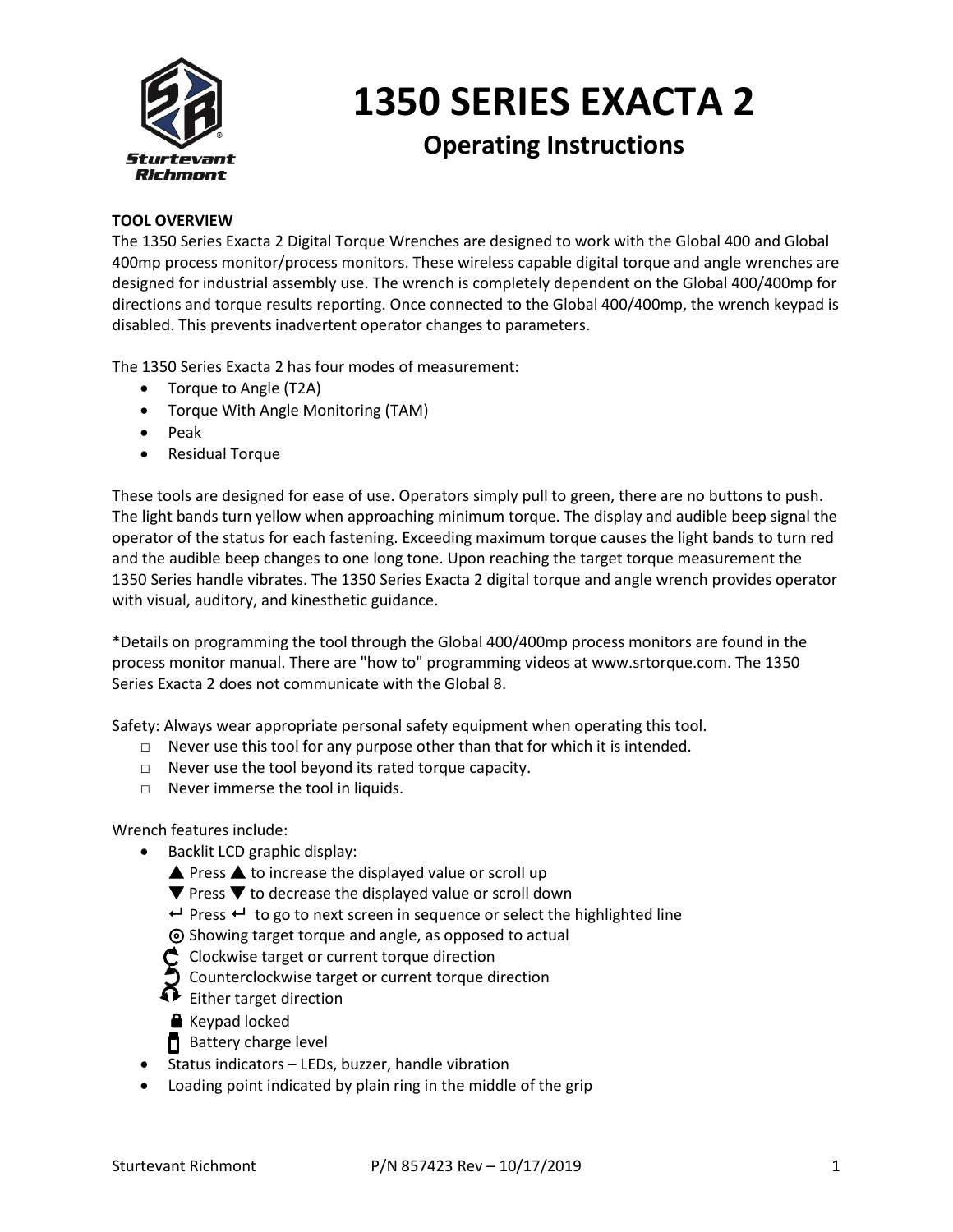#### **BATTERY AND BATTERY CHARGER**

Use of any battery packs not meeting SR NiMH rechargeable battery requirements could electrically or physically damage the tool and immediately voids the warranty.

#### **Battery Pack Charger**

An adapter is provided that allows the existing 1250 Series battery charger to be reused for charging the 1350 Series battery pack. Insert the adapter into the charger. Insert the battery pack into the adapter and twist the pack to lock it in place. The LED on the charger will turn red to indicate charging has started. Charging is complete when the LED turns green.

#### **Battery Pack Installation**

Unscrew the battery cap, insert a fully charged battery pack in the handle, then screw on the battery cap until snug. Do not overtighten.

#### **INTERCHANGEABLE HEADS**

The 1350-Series Exacta 2 digital torque wrenches use the SR dovetail system. The tools are calibrated for use with SR Interchangeable Heads having a 1 7/16" (36.5mm) Common Centerline. Any SR heads with this centerline length may be used without affecting torque accuracy.

#### **OPERATING INSTRUCTIONS**

#### **Getting Started**

When powered on, the wrench will begin a starting routine and display:

o Zeroing angle.

 ZEROING ANGLE DO NOT MOVE TOOL

(For best results, set the wrench on a hard surface to zero the angle sensor.)

o Sturtevant Richmont logo.



o An identification screen displaying the model and firmware version.



 $\circ$  If the tool has not been learned into a controller or a parameter has not been selected for it, the following screen will be displayed.



 $\circ$  If a parameter has been selected for the tool, then an idle screen similar to the following will be displayed. The information displayed is different for each mode of operation.

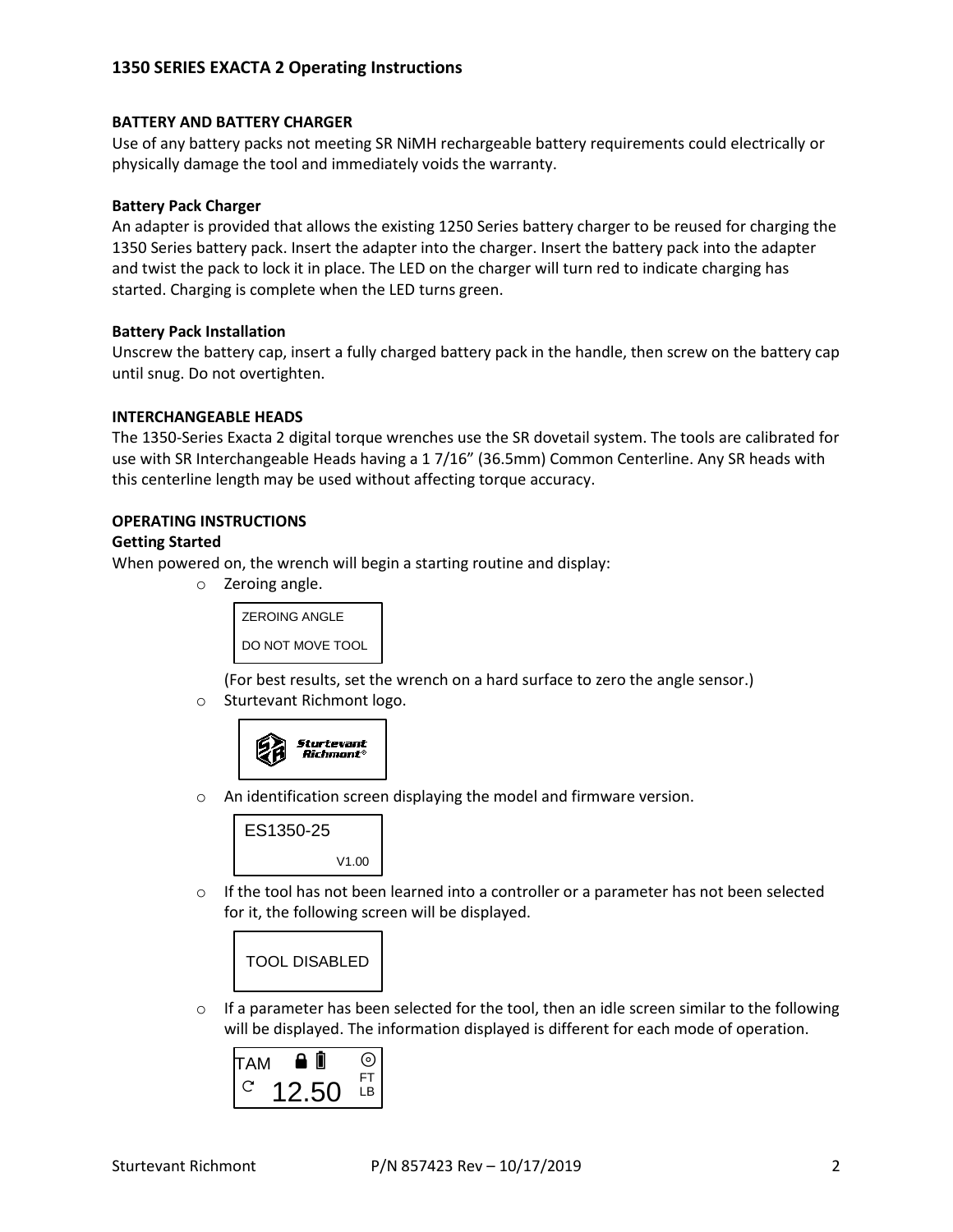## **General Operation**

Three phases of operation are repeated for each joint:

- 1. Idle: showing the measurement mode and target; waiting for torque.
- 2. Torque Applied: showing the Measurement Screen.
- 3. Torque Released: showing the Measurement Screen and waiting to clear.

#### **Idle Screen**

As shown below, the Idle Screen is somewhat different for each mode. Residual mode doesn't show target values. The target angle, not torque, is shown for T2A mode. Angle values are shown white-onblack.



#### **Measurement Screen**



- When torque is applied, the Measurement Screen replaces the Idle Screen.
- The large digits show the current peak torque or angle depending on the mode.
- The current angle of rotation is shown white-on-black.
- Status is shown for torque and for angle OK, HI, or LO. (The target icon disappears.)
- Direction of measured torque is shown (clockwise or counterclockwise arrow).
- When torque is released, the digits show the final torque and angle measured. At the auto-clear timeout, the Idle Screen is shown again or "TOOL DISABLED" will be displayed if the batch is complete and lock on batch is active.

#### **MODES**

#### **Settings Per Mode**

The meaning of some settings may change depending on mode.

#### **Peak Mode**

Peak mode shows the current peak torque on the wrench until torque is released. Torque display begins at 4% of full scale torque capacity. Yellow LEDs light up in sequence as minimum torque is approached.

- Target Torque Pull to this value to get a green LED.
- Minimum Torque Status is OK between minimum and maximum torque. The LED turns green when torque is released if peak torque is between minimum and maximum torque.
- Maximum Torque The red LED lights and the status is HI if the peak value exceeds this torque.

#### **Residual Mode**

Residual mode shows zero torque on the wrench until residual torque is detected, then it shows the residual torque until torque is released, with an OK status.

Target Angle – The default is 3°. To look for the torque dip only, set the target angle to 0°.

Two methods may be applied to detect residual torque.

 On a soft joint, a pull through a small prescribed angle denotes that residual torque has been reached. The value at that exact angle represents the residual torque that was in the joint. A minimum of 3° is recommended but may be adjusted to reflect joint behavior.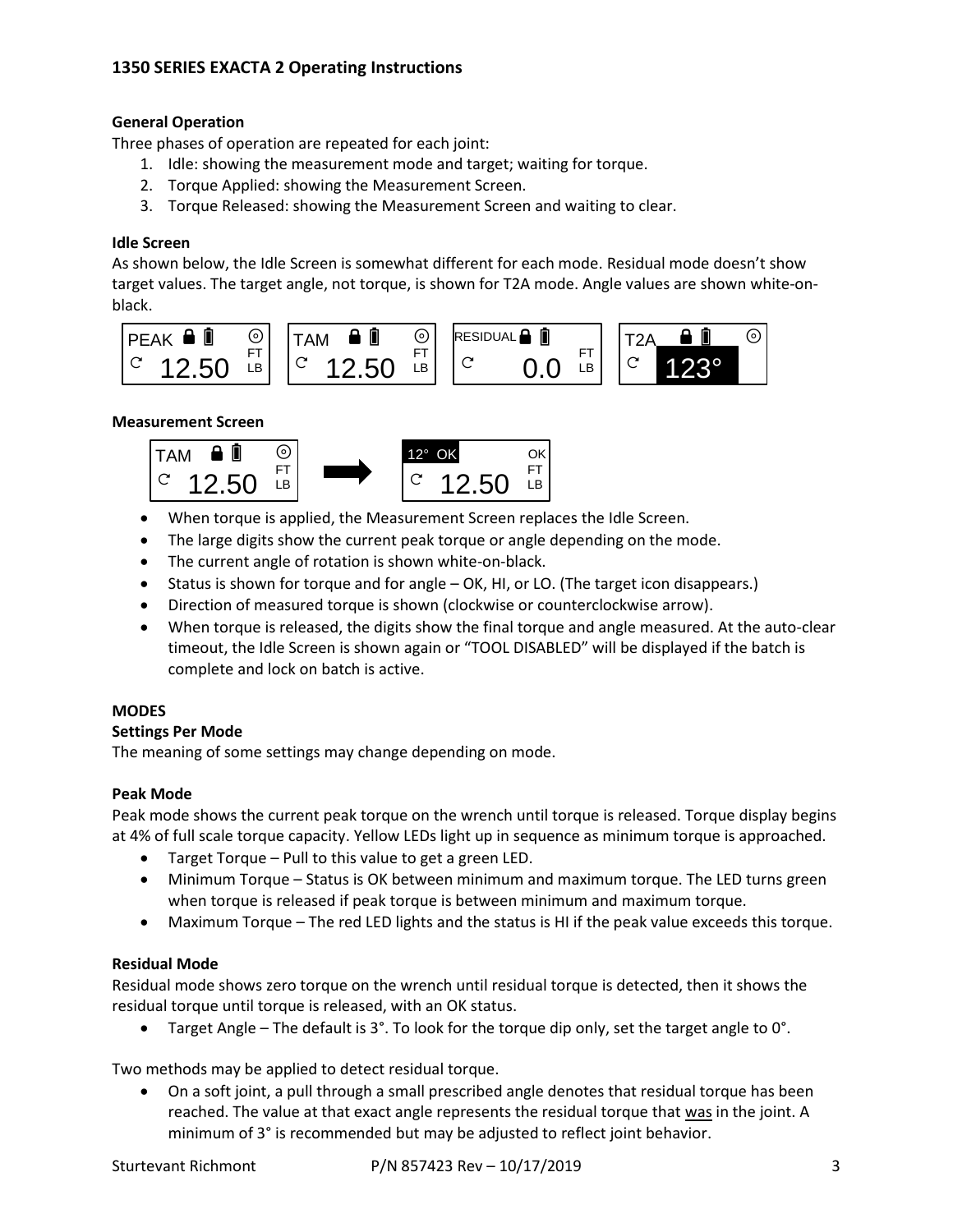On a hard joint, a dip in torque may be detected when applied torque breaks the joint loose momentarily. The value at the bottom of the dip represents the residual torque that was in the joint.

#### **T2A Mode**

In Torque to Angle mode, a joint is tightened to a prescribed target torque. Then the fastener is turned through an additional angle, intended to stretch the fastener and thus apply clamp load by an amount proportional to the angle.

As torque is applied, it is displayed in large digits, with an angle of 0°. One yellow LED lights when the Target Torque is reached. The display changes to angle in the large digits, starting at 0°. The other yellow LEDs light up in sequence as angle approaches its target.

- Target Torque Pull to this value to get a yellow LED and start counting angle. This is typically the snug point on the joint (the point at which the head of the fastener has bottomed out).
- Target Angle Pull to this angle to get a green LED and an OK status.
- Maximum Angle The red LED lights and the status is HI if angle exceeds the maximum.
- Maximum Torque While final angle is of primary interest, a check on final torque may be warranted as well (e.g., to detect a fastener that is too hard to stretch). For this reason, minimum torque and maximum torque are also be specified. Final torque must fall within this range to be acceptable.

#### **TAM Mode**

Torque with Angle Monitoring is an extension of Peak mode, adding the ability to detect cross-threaded fasteners, double hits on a joint, and the like. Primarily, it adds the constraint that a fastener must turn through a minimum angle before minimum torque is reached. TAM mode uses the same settings as Peak mode, plus:

Target Angle – This is the minimum angle needed before minimum torque is reached.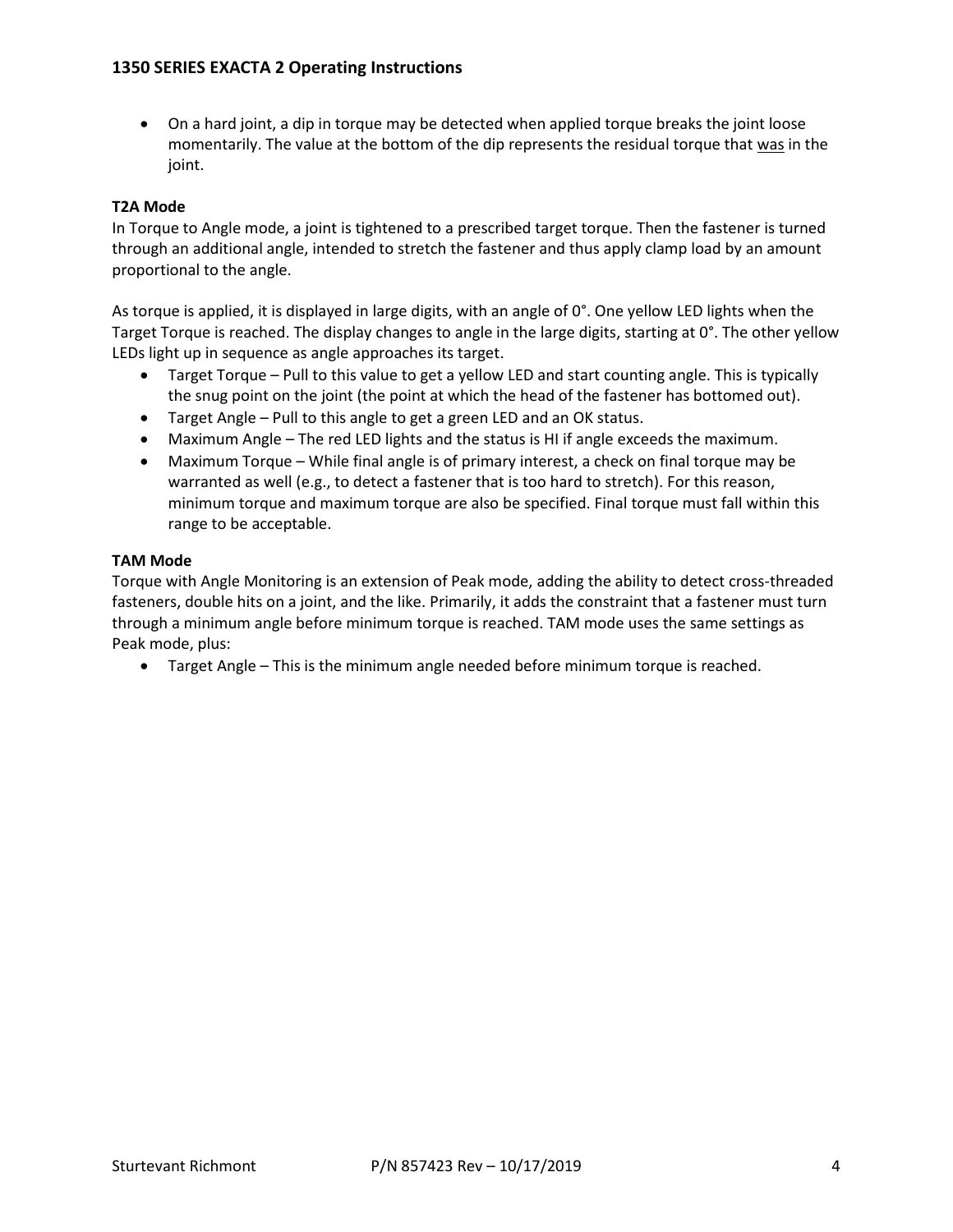#### **CALIBRATION**

The calibration process for the Exacta 2 tools has three sub-processes. The first is testing the tool to determine the "as found" condition. If the tool is out of calibration, then two subsequent processes are performed; calibration adjustment to bring the tool into calibration, and subsequent repetition of tool testing to assure that the adjustments were effective and the results are valid.

We strongly recommend that when performing the calibration process a torque tester of not less than 0.25% Indicated Value Accuracy be used, and that it be used in conjunction with a mechanical loader to obtain proper loading of the tool. We have designed these tools to be as hand-position insensitive as we can within other constraints, but the use of a mechanical loader is still recommended. The load applied during testing must be at the loading point on the grip indicated by the plain ring at the middle of the grip.

When calibrating and testing tools having the SR dovetail, it is recommended that the calibration be performed with the same Common Centerline Head Length (CCL) as the head length used in the original calibration (see the Interchangeable Heads section of these instructions). When changing the CCL, the wrench has internal formula that compensates for that change when modified by the Global 400 or Global 400mp.

We recommend that the tool be temperature stabilized before testing and that a fully charged battery pack be used during the procedure to assure that the tool does not suffer a loss of battery power during the process.

To begin any part of the calibration process, the tool must be placed in calibration mode by a controller. There are two ways that this can be accomplished:

- 1. Use the current controller to force the tool into calibrate mode.
	- a. From the Main Tools screen on the controller, highlight the tool to be calibrated and press the EDIT soft key. Then press the CALIBRATE soft key.
	- b. The tool to be calibrated is still associated with that controller.
- 2. Replace the tool with a backup tool.
	- a. From the Main Tools screen on the controller, highlight the tool to be calibrated and press the REPLACE soft key. Power on the other tool to learn it into the controller.
	- b. The tool to be calibrated is no longer associated with that controller but it will need to be learned into another controller to force it into calibration mode as described above.

When calibration mode is enabled, the CALIBRATE WRENCH screen will be displayed and calibration can be initiated through the keypad:

| <b>CALIBRATE WRENCH</b> |
|-------------------------|
| NO←                     |
| YFS▼                    |
|                         |

- Press ▼ to enter calibration mode. The Calibration Password screen appears.
- Enter the password using  $\triangle$  or  $\nabla$  to change the value of the digit. Press  $\vdash$  to move to the next digit. The default password is "3112". After all four digits have been entered, press $\leftrightarrow$  to submit the password for verification.
- The "CAL HEAD LENGTH" screen is displayed next. Press  $\triangle$  or  $\nabla$  to change the displayed value if it is not correct for the head being used. NOTE: Units are in mm.
- $\bullet$  Press  $\leftrightarrow$  to accept the value and enter torque calibration mode.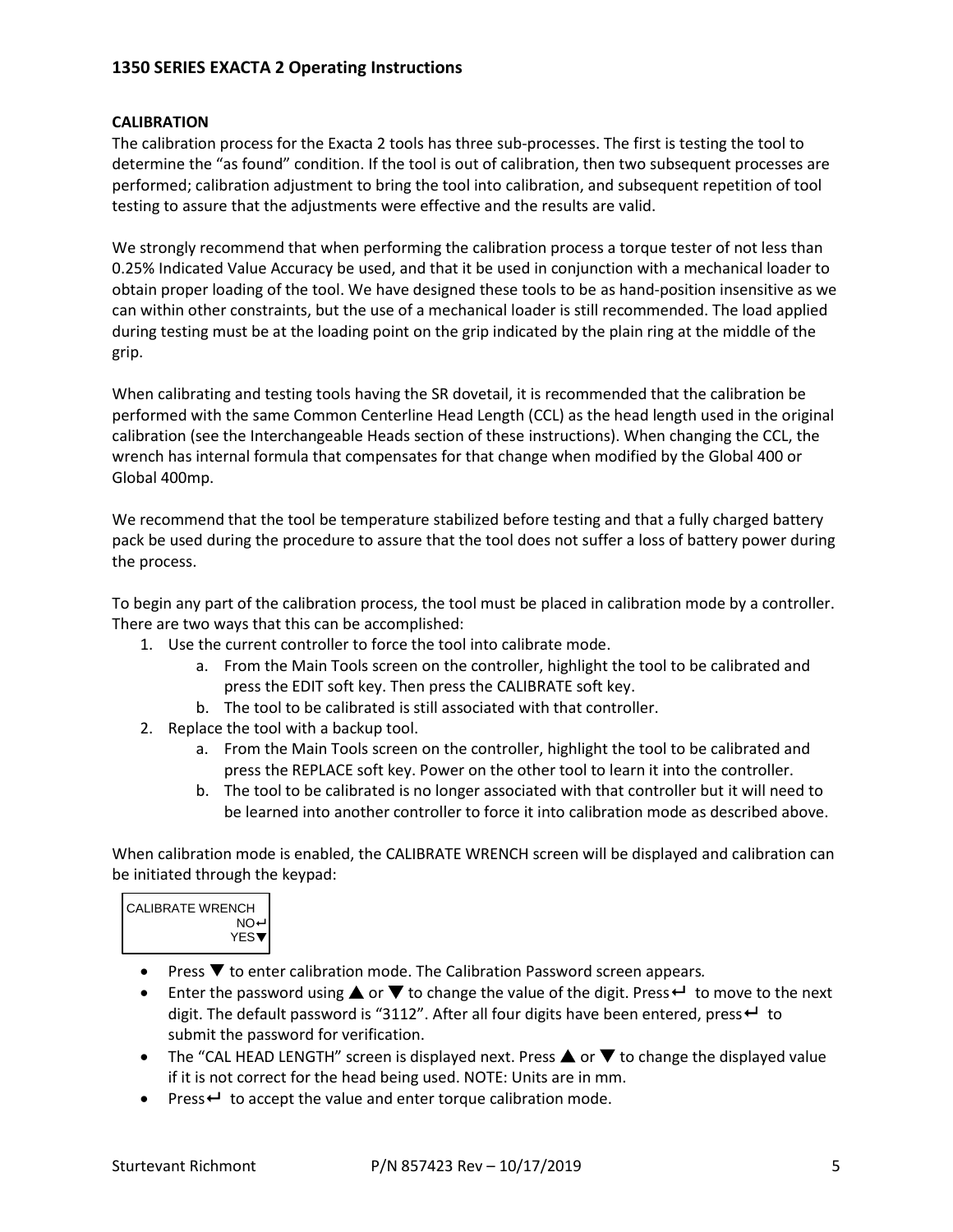#### **Torque Calibration Overview**

The first calibration point, clockwise 0%, is displayed.

| <b>CAL</b> | 0%       |
|------------|----------|
|            | IN<br>LB |

As torque is applied, a torque value will replace the target value.

Press  $\blacktriangledown$  to save a calibration point. The green LED will quickly flash to show acceptance of the point. Repeat as often as necessary until satisfied.

Press  $\triangle$  to go on to the next calibration point. The full torque calibration sequence is clockwise (CW) 0%, 100%, 60%, and 20%, followed by counterclockwise (CCW) 0%, 100%, 60%, and 20%. After the last point is saved, the options are:

 $\bullet$  Press  $\blacktriangle$  to repeat the sequence to allow touchups.

- Press  $\leftrightarrow$  to enter angle calibration.
- **•** Press  $\blacktriangledown$  to set calibration date and next calibration date.

#### **Torque Calibration Procedure**

Apply three 100% clockwise (CW) Full Scale (FS) loads to wrench.

Remove the torque load from wrench. Remove wrench from tester and hold in vertical position. Press **ZERO** on tester, then press  $\blacktriangledown$  on wrench to save the zero setting. Replace wrench on tester.

Press ▲ so "CAL 100%", "U", and the target torque value appear on the display. Apply **100**% CW FS load to the unit. When the tester shows exactly 100% CW FS torque is applied, press  $\blacktriangledown$  on wrench to save the value. Unload the tool.

Press ▲ so "CAL 60%", """, and the target torque value appear on the display. Apply 60% CW FS load to the unit. When the tester shows exactly 60% CW FS torque is applied, press  $\blacktriangledown$  on wrench to save the value. Unload the tool.

Press ▲ so "CAL 20%", "U", and the target torque value appear on the display. Apply 20% CW FS load to the unit. When the tester shows exactly **20%** CW FS torque is applied, press  $\blacktriangledown$  on wrench to save the value. Unload the tool.

Press  $\triangle$  so "CAL -0%", " $\bigcup$ ", and "0.0 IN LB" appear on the display. Apply 3 full-scale loads to the wrench in the CCW direction.

Remove the torque load from wrench. Remove wrench from tester and hold in vertical position. Press **ZERO** on tester, then  $\nabla$  on wrench to save the zero setting. Replace wrench on tester.

Press ▲ so "CAL -100%" ""O", and the target torque value appear on the display. Apply 100% CCW FS load to the unit. When the tester shows exactly **100**% CCW FS torque is applied, press ▼ on wrench to save the value. Unload the tool.

Press ▲ so "CAL -60%" "", and the target torque value appear on the display. Apply 60% CCW FS load to the unit. When the tester shows exactly 60% CCW FS torque is applied, press  $\blacktriangledown$  on wrench to save the value. Unload the tool.

Press ▲ so "CAL -20%" "**"**, and the target torque value appear on the display. Apply 20% CCW FS load to the unit. When the tester shows exactly 20% CCW FS torque is applied, press  $\blacktriangledown$  on wrench to save the value. Unload the tool.

Press  $\triangle$  so " $\triangle$ ", " $\leftrightarrow$ ", and "SET CAL DATES  $\nabla$ " appear on the display. Press  $\nabla$  to set the calibration date.

"NEXT CAL  $\triangle$ " and the date " $mm/dd/yyy$ y  $\leftrightarrow$ " appear on the display. Press  $\leftrightarrow$  to set the date. (The tool is now in angle calibration mode.)

Remove the wrench from the tester.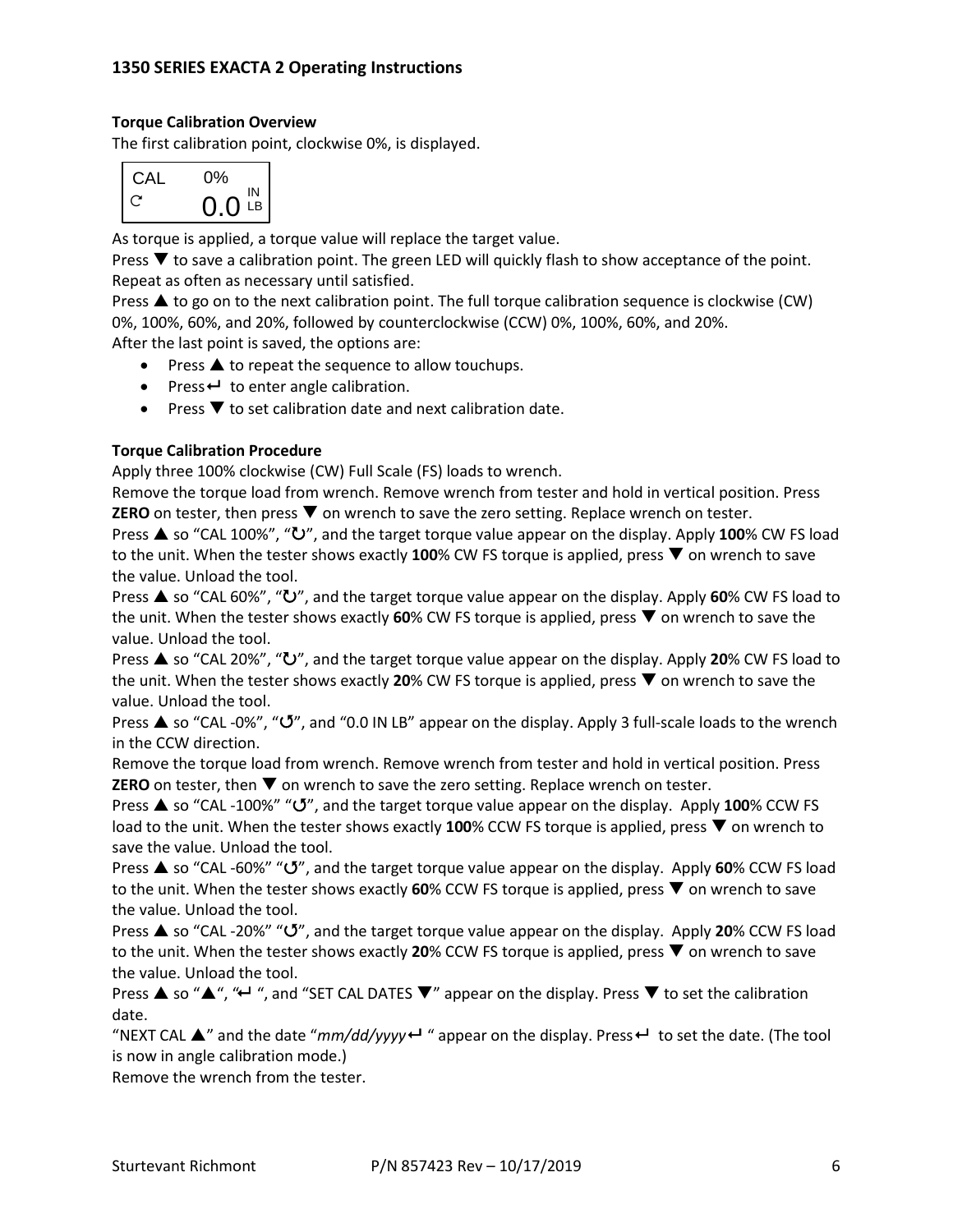#### **Angle Calibration Procedure**



Place wrench on an angle calibration fixture with handle to the right of the head.

Press the "SET  $0^{\circ}$   $\blacktriangle$ " arrow key on wrench to set the  $0^{\circ}$  value.

Swing the wrench CCW 180°, press the "CCW 180° ▼" arrow key on the wrench to set the 180° value. Swing the wrench CW 180°. The angle reading should display 0° +/-1°. If not, press the "SET 0°  $\blacktriangle$ " to set the 0° value.

The sequence of CCW 180° and CW 180° may be repeated to allow touch ups to the recorded values. Press  $\leftarrow$  to exit calibration. (The tool is now in torque check mode.) Remove the wrench from the fixture.

#### **Accuracy Verification**

There are two additional screens after angle calibration. The first is a torque check screen which puts the wrench in track mode to allow torque readings to be verified.



Press $\leftarrow$  to exit and move to angle check mode.

The angle check screen displays the number of degrees the tool has been rotated. Press  $\mathfrak d$  to zero the angle value at any time.



Press  $\leftarrow$  to exit the verification routine.

Power cycle the tool to exit calibration mode. This will also associate the tool with the controller again.